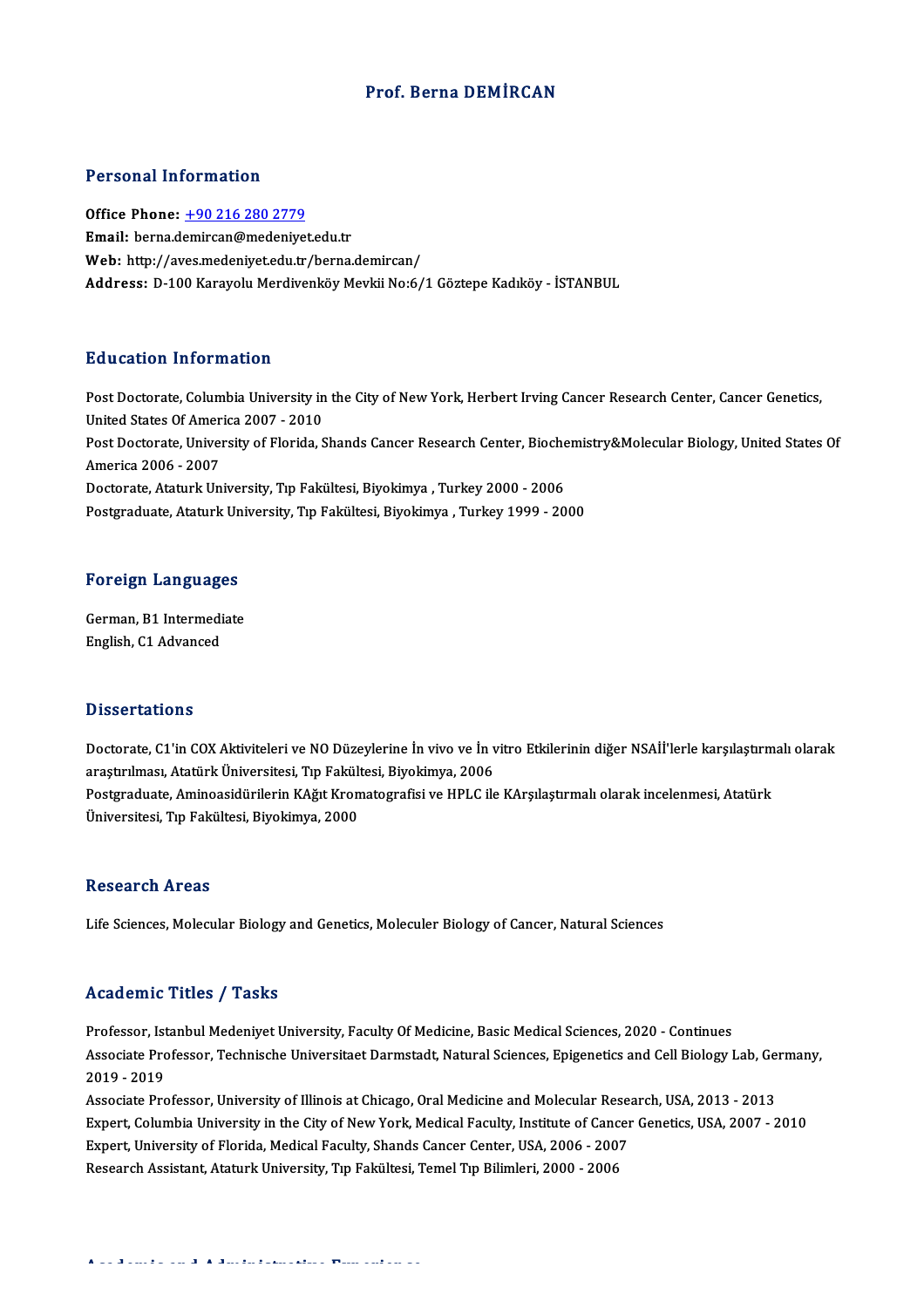#### Academic and Administrative Experience

İstanbul Medeniyet Üniversitesi, Tıp Fakültesi, Tıbbi Biyoloji Anabilim Dalı, 2012 - Continues

# Articles Published in Journals That Entered SCI, SSCI and AHCI Indexes

rticles Published in Journals That Entered SCI, SSCI and AHCI Indexes<br>I. PD-L1 Expression in Mismatch Repair-deficient Endometrial Carcinoma and Tumor-associated<br>Immune Celle: Differences Petucan MLH1 Methylated and Nonmet Institute a material statement of the Substitute International Substitute of the Microsoftheory.<br>Immune Cells: Differences Between MLH1 Methylated and Nonmethylated Subgroups.<br>Vir C. Olgun 7. C. Sovlemer T. Avdin A. Demire PD-L1 Expression in Mismatch Repair-deficient Endometrial Carcinoma and Monmethylate Immune Cells: Differences Between MLH1 Methylated and Nonmethylate<br>Kir G., Olgun Z. C. , Soylemez T., Aydin A., Demircan B., Kaya I. A. , Immune Cells: Differences Between MLH1 Methylated and Nonmethylated Subgroups.<br>Kir G., Olgun Z. C. , Soylemez T., Aydin A., Demircan B., Kaya I. A. , McCluggage W. G.<br>International journal of gynecological pathology : offi Kir G., Olgun Z. C., Soylemez T., Aydin A., Demircan B., Kaya I. A., McCluggage W. G. International journal of gynecological pathology : official journal of the International Society<br>Pathologists, 2020 (Journal Indexed in SCI Expanded)<br>II. Serum microRNA expression levels in Turkish patients with Parkinson' Pathologists, 2020 (Journal Indexed in SCI Expanded)<br>Serum microRNA expression levels in Turkish p<br>Ozdilek B., Demircan B. Serum microRNA expression levels in Turkish patients with Parkinson<br>Ozdilek B., Demircan B.<br>INTERNATIONAL JOURNAL OF NEUROSCIENCE, 2020 (Journal Indexed in SCI)<br>DNA Methylstion in Human Breast Cancer Cell Lines Adapted to III. DNA Methylation in Human Breast Cancer Cell Lines Adapted to High Nitric Oxide<br>DEMIRCAN B., YÜCEL B., Radosevich J. A. INTERNATIONAL JOURNAL OF NEUROSCIENCE, 2020 (Journal Indexed in SCI) DNA Methylation in Human Breast Cancer Cell Lines Adap<br>DEMİRCAN B., YÜCEL B., Radosevich J. A.<br>IN VIVO, vol.34, no.1, pp.169-176, 2020 (Journal Indexed in SCI)<br>The miP 424(222) (502 cluster ershestrates remodeling IV. The miR-424(322)/503 cluster orchestrates remodeling of the epithelium in the involuting mammary gland IN VIVO, vol.34, no<br>The miR-424(32<br>mammary gland<br>Llabet Naves D. B. The miR-424(322)/503 cluster orchestrates remodeling of the epithelium in the involuting<br>mammary gland<br>Llobet-Navas D., Rodriguez-Barrueco R., Castro V., UGALDE A. P. , Sumazin P., Jacob-Sendler D., DEMİRCAN B.,<br>CASTU LO M mammary gland<br>Llobet-Navas D., Rodriguez-Barrueco R., Castro V.,<br>CASTILLO-MARTIN M., Putcha P., Marshall N., et al.<br>CENES & DEVELOPMENT, vol 39, no 7, np.765, 792 CASTILLO-MARTIN M., Putcha P., Marshall N., et al.<br>GENES & DEVELOPMENT, vol.28, no.7, pp.765-782, 2014 (Journal Indexed in SCI) V. The effects of 3-benzoyl-1-methyl-4-phenyl-4-piperidinolhydrochloride (C1), indomethacin, nimesulide and rofecoxib on cyclooxygenase activities in carrageenan-induced pawedemamodel Sahin y., DEMİRCAN B., Suleyman H., Aksoy H., Gul H. nimesulide and rofecoxib on cyclooxygenase activities in carrageenan-induced paw eder<br>Sahin y., DEMİRCAN B., Suleyman H., Aksoy H., Gul H.<br>TURKISH JOURNAL OF MEDICAL SCIENCES, vol.40, no.5, pp.723-728, 2010 (Journal Indexe Sahin y., DEMİRCAN B., Suleyman H., Aksoy H., Gul H.<br>TURKISH JOURNAL OF MEDICAL SCIENCES, vol.40, no.5, pp.723-728, 2010 (Journal Indexe<br>VI. Hippophae rhamnoides attenuates nicotine-induced oxidative stress in rat liver<br>Ta TURKISH JOURNAL OF MEDICAL SCIENCES, vol.40, no.5, pp.723-728, 2010 (Journal Indexed in<br>Hippophae rhamnoides attenuates nicotine-induced oxidative stress in rat liver<br>Taysi ., Gumustekin K., DEMİRCAN B., Aktas ., Oztasan . VI. Hippophae rhamnoides attenuates nicotine-induced oxidative stress in rat liver<br>Taysi ., Gumustekin K., DEMİRCAN B., Aktas ., Oztasan ., Akcay ., Suleyman H., Akar ., Dane ., Gul .<br>PHARMACEUTICAL BIOLOGY, vol.48, no.5, VII. Antioxidative status and lipid peroxidation in kidney tissue of rats fed with vitamin B-6-deficient diet PHARMACEUTICAL BIOLOGY, vol.48, no.5, pp.488-493, 2010 (Journal Indexed in SCI)<br>Antioxidative status and lipid peroxidation in kidney tissue of rats fed with vitamin B-6-deficien<br>Keleş M., Al B., Gümüştekin K., DEMİRCAN B. Antioxidative status and lipid peroxidation in kidney tissue of ra<br>Keleş M., Al B., Gümüştekin K., DEMİRCAN B., Özbey İ., Akyüz M., Yılmaz A.,<br>RENAL FAILURE, vol.32, no.5, pp.618-622, 2010 (Journal Indexed in SCI)<br>Antioxid Keleş M., Al B., Gümüştekin K., DEMİRCAN B., Özbey İ., Akyüz M., Yılmaz A., Demir E., Uyanık A., Z<br>RENAL FAILURE, vol.32, no.5, pp.618-622, 2010 (Journal Indexed in SCI)<br>VIII. Antioxidant Enzymes in Serum of Patients with RENAL FAILURE, vol.32, no.5, pp.618-622, 2010 (Journal Indexed in SCI)<br>Antioxidant Enzymes in Serum of Patients with Painful Acute Periradicular Abscess<br>Evcil S., Uzun İ., DEMİRCAN B., Keleş A. Antioxidant Enzymes in Serum of Patients with Painful Acute Periradicular Absce<br>Evcil S., Uzun İ., DEMİRCAN B., Keleş A.<br>ASIAN JOURNAL OF CHEMISTRY, vol.21, no.3, pp.2099-2104, 2009 (Journal Indexed in SCI)<br>Comparative Eni Evcil S., Uzun İ., DEMİRCAN B., Keleş A.<br>ASIAN JOURNAL OF CHEMISTRY, vol.21, no.3, pp.2099-2104, 2009 (Journal<br>IX. Comparative Epigenomics of Human and Mouse Mammary Tumors<br>Domingen B. Dygr J. Comas M. Lobonhofon E. Bohart ASIAN JOURNAL OF CHEMISTRY, vol.21, no.3, pp.2099-2104, 2009 (Jou<br>Comparative Epigenomics of Human and Mouse Mammary Tum<br>Demircan B., Dyer L., Gerace M., Lobenhofer E., Robertson K., Brown K.<br>CENES CUROMOSOMES & CANCER vol Comparative Epigenomics of Human and Mouse Mammary Tumors<br>Demircan B., Dyer L., Gerace M., Lobenhofer E., Robertson K., Brown K.<br>GENES CHROMOSOMES & CANCER, vol.48, no.1, pp.83-97, 2009 (Journal Indexed in SCI)<br>Increased o Demircan B., Dyer L., Gerace M., Lobenhofer E., Robertson K., Brown K.<br>GENES CHROMOSOMES & CANCER, vol.48, no.1, pp.83-97, 2009 (Journal Indexed in SCI)<br>X. Increased oxidant stress and decreased antioxidant status in eryth **GENES CHROM<br>Increased oxi<br>deficient diet**<br>Tavei S. Cilmar Increased oxidant stress and decreased antioxidant status in erythrocytes of rats fed<br>deficient diet<br>Taysi S., Cıkman O., Kaya A., DEMİRCAN B., Gumustekin K., Yılmaz A., Keleş M., Akyüz M., Turkeli M.<br>PIOLOCICAL TRACE ELEM deficient diet<br>Taysi S., Cıkman O., Kaya A., DEMİRCAN B., Gumustekin K., Yılmaz A., Keleş M., Akyüz M., Turkeli M.<br>BIOLOGICAL TRACE ELEMENT RESEARCH, vol.123, pp.161-167, 2008 (Journal Indexed in SCI) Taysi S., Cıkman O., Kaya A., DEMİRCAN B., Gumustekin K., Yılmaz A., Keleş M., Akyüz M., Turkeli M.<br>BIOLOGICAL TRACE ELEMENT RESEARCH, vol.123, pp.161-167, 2008 (Journal Indexed in SCI)<br>XI. Vitamin E and L-carnitine, s BIOLOGICAL TRACE ELL<br>Vitamin E and L-carn<br>and retinal damages<br>Sezen O, Ertekin M, DE Vitamin E and L-carnitine, separately or in combination, in the prevention of rad<br>and retinal damages<br>Sezen O., Ertekin M., DEMİRCAN B., Karslıoğlu I., Erdogan F., Kocer İ., Calık İ., Gepdiremen A.<br>NEUPOSUPCICAL PEVIEW, vo and retinal damages<br>Sezen O., Ertekin M., DEMİRCAN B., Karslıoğlu I., Erdogan F., Kocer İ., Calık İ., Gepdiremen A. XII. The transglutaminase 2 gene (TGM2), a potential molecular marker for chemotherapeutic drug sensitivity, is epigenetically silenced in breast cancer NEUROSURGICAL REVIEW, vol.31, no.2, pp.205-213, 2008 (Journal Indexed in SCI) The transglutaminase 2 gene (TGM2), a potential molecular mark<br>sensitivity, is epigenetically silenced in breast cancer<br>Ai ., Kim W., DEMİRCAN B., Dyer L., Bray K., Skehan., Massoll., Brown K. D.<br>CARCINOCENESIS .vel 29 no sensitivity, is epigenetically silenced in breast cancer<br>Ai ., Kim W., DEMİRCAN B., Dyer L., Bray K., Skehan ., Massoll ., Brown K. D.<br>CARCINOGENESIS, vol.29, no.3, pp.510-518, 2008 (Journal Indexed in SCI)<br>Maternal serum XIII. Maternal serum interleukin-10, interleukin-2 and interleukin-6 in pre-eclampsia and eclampsia<br>Börekci B., Aksoy H., Al R., DEMİRCAN B., Kadanalı s. CARCINOGENESIS, vol.29, no.3, pp.510-518, 2008 (Journal Indexed in SCI)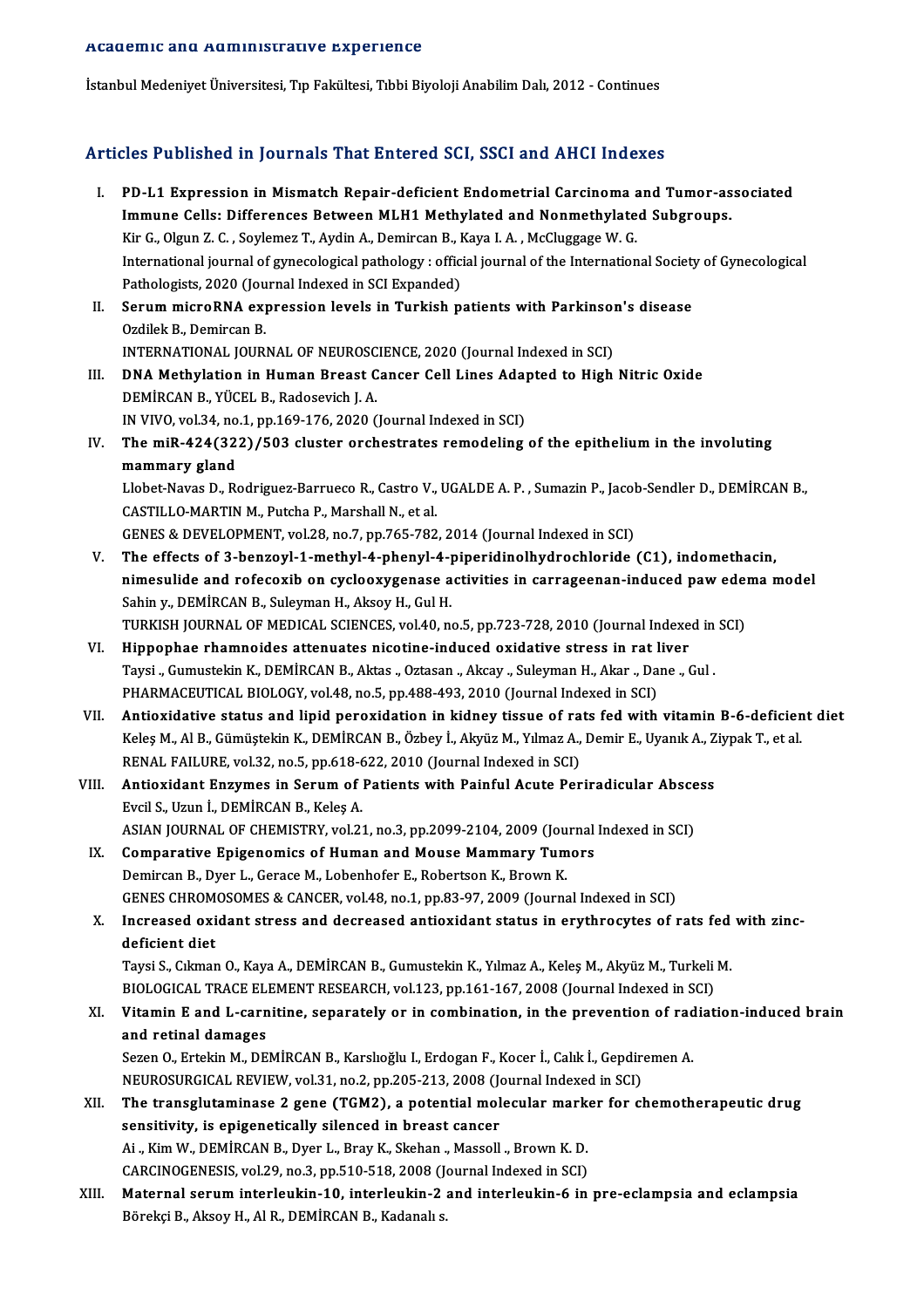AMERICAN JOURNAL OF REPRODUCTIVE IMMUNOLOGY, vol.58, no.1, pp.56-64, 2007 (Journal Indexed in SCI)<br>Anti-inflammateur and side effects of syclogyyzanese inhibitans

AMERICAN JOURNAL OF REPRODUCTIVE IMMUNOLOGY, vol.58, no.1, pp.<br>XIV. Anti-inflammatory and side effects of cyclooxygenase inhibitors AMERICAN JOURNAL OF REPRODUCTIV<br>**Anti-inflammatory and side effects**<br>Suleyman H., DEMİRCAN B., Karagöz y.<br>PHAPMACOLOCICAL PEPOPTS, val 50 Anti-inflammatory and side effects of cyclooxygenase inhibitors<br>Suleyman H., DEMİRCAN B., Karagöz y.<br>PHARMACOLOGICAL REPORTS, vol.59, no.3, pp.247-258, 2007 (Journal Indexed in SCI)<br>Tumour negresis faster alpha levels in b Suleyman H., DEMİRCAN B., Karagöz y.<br>PHARMACOLOGICAL REPORTS, vol.59, no.3, pp.247-258, 2007 (Journal Indexed in SCI)<br>XV. Tumour necrosis factor-alpha levels in hepatitis B virus-related chronic active hepatitis and li PHARMACOLOGICAL REPORTS, vol.59, no.3, pp.247-258, 2007 (Journal<br>Tumour necrosis factor-alpha levels in hepatitis B virus-related<br>cirrhosis and its relationship to Knodell and Child-Pugh scores<br><sup>Kiki I</sup> Vilmaz O. Erdam E. Kiki İ., Yılmaz O., Erdem F., Gündogdu M., DEMİRCAN B., Bilici M. INTERNATIONAL JOURNAL OF CLINICAL PRACTICE, vol.60, no.9, pp.1075-1079, 2006 (Journal Indexed in SCI) Kiki İ., Yılmaz O., Erdem F., Gündogdu M., DEMİRCAN B., Bilici M.<br>INTERNATIONAL JOURNAL OF CLINICAL PRACTICE, vol.60, no.9, pp.1075-1079, 2006 (Journal Indexed in SCI)<br>XVI. Effects of endurance training on antioxidant **INTE**<br>Effer<br>rats Effects of endurance training on antioxidant defense mechanisms and<br>rats<br>Aksoy y., Yapanoglu a., Aksoy H., DEMİRCAN B., Öztasan n., Çanakcı e., Malkoc İ.<br>ARCHIVES OF ANDROLOCY vel 52. no.4.nn 319,323, 2006 (Jaurnal Indoved rats<br>Aksoy y., Yapanoglu a., Aksoy H., DEMİRCAN B., Öztasan n., Çanakcı e., Malkoc İ.<br>ARCHIVES OF ANDROLOGY, vol.52, no.4, pp.319-323, 2006 (Journal Indexed in SCI) Aksoy y., Yapanoglu a., Aksoy H., DEMİRCAN B., Öztasan n., Çanakcı e., Malkoc İ.<br>ARCHIVES OF ANDROLOGY, vol.52, no.4, pp.319-323, 2006 (Journal Indexed in SCI)<br>XVII. Nitric oxide levels in serum of patients with symptomati EvcilM.,KeleşA.,UzunI.,DEMİRCANB.,KöseoğluM. Nitric oxide levels in serum of patients with symptomatic irreversible pul<sub>l</sub><br>Evcil M., Keleş A., Uzun I., DEMİRCAN B., Köseoğlu M.<br>J Pain Palliat Care Pharmacother., pp.15-9, 2006 (Journal Indexed in SCI Expanded)<br>Effects Evcil M., Keleş A., Uzun I., DEMİRCAN B., Köseoğlu M.<br>J Pain Palliat Care Pharmacother., pp.15-9, 2006 (Journal Indexed in SCI Expanded)<br>XVIII. Effects of endurance training and acute exhaustive exercise on antioxidant J Pain Palliat Care Pharmacother., pp.15-9, 2006 (Journal Indexed in SCI Expanded)<br>Effects of endurance training and acute exhaustive exercise on antioxidant defense mec<br>rat heart<br>Gul M., DEMİRCAN B., Taysi S., Oztasan n., Effects of endurance training and acute exhaustive exercise on antioxidant defense mec<br>rat heart<br>Gul M., DEMİRCAN B., Taysi S., Oztasan n., Gumustekin K., Sıktar n., Polat M., Akar s., Akcay F., Dane S.<br>COMBARATIVE PIOCHEM COMPARATIVE BIOCHEMISTRY AND PHYSIOLOGY A-MOLECULAR & INTEGRATIVE PHYSIOLOGY, vol.143, no.2, Gul M., DEMİRCAN B., Taysi S., Oztasan n., G.<br>COMPARATIVE BIOCHEMISTRY AND PHYSI<br>pp.239-245, 2006 (Journal Indexed in SCI)<br>Plasma values of ovidanta and antioxi: XIX. Plasma values of oxidants and antioxidants in acute brain hemorrhage - Role of free radicals in the pp.239-245, 2006 (Journal Index<br>Plasma values of oxidants an<br>development of brain injury<br>avgul B. DEMIPCAN B. Erdom f aygul R., DEMİRCAN B., Erdem f., Ulvi H., yıldırım A., demirbaş f. development of brain injury<br>aygul R., DEMİRCAN B., Erdem f., Ulvi H., yıldırım A., demirbaş f.<br>BIOLOGICAL TRACE ELEMENT RESEARCH, vol.108, pp.43-52, 2005 (Journal Indexed in SCI)<br>Qvidative stress in infants bern te preesla aygul R., DEMİRCAN B., Erdem f., Ulvi H., yıldırım A., demirbaş f.<br>BIOLOGICAL TRACE ELEMENT RESEARCH, vol.108, pp.43-52, 200<br>XX. Oxidative stress in infants born to preeclamptic mothers<br>Testelin a. Ors B. DEMİRCAN B. Sarıs BIOLOGICAL TRACE ELEMENT RESEARCH, vol.108, pp.43-52, 2<br>Oxidative stress in infants born to preeclamptic mothe<br>Tastekin a., Ors R., DEMİRCAN B., Sarıçam z., İngec M., Akcay F.<br>PEDIATRICS INTERNATIONAL, vol.47, po.6, pp.658 Oxidative stress in infants born to preeclamptic mothers<br>Tastekin a., Ors R., DEMİRCAN B., Sarıçam z., İngec M., Akcay F.<br>PEDIATRICS INTERNATIONAL, vol.47, no.6, pp.658-662, 2005 (Journal Indexed in SCI)<br>Linid penevidation Tastekin a., Ors R., DEMİRCAN B., Sarıçam z., İngec M., Akcay F.<br>PEDIATRICS INTERNATIONAL, vol.47, no.6, pp.658-662, 2005 (Journal Indexed in SCI)<br>XXI. Lipid peroxidation and antioxidant enzymes in serum of patients wi PEDIATR<br>Lipid pe:<br>abscess.<br>Eveil S. K EvcilS.,KeleşM.,Uzunİ.,KızıltuncA.,DEMİRCANB. The Pain Clinic, pp.307-313, 2005 (Journal Indexed in SCI) Evcil S., Keleş M., Uzun İ., Kızıltunc A., DEMİRCAN B.<br>The Pain Clinic,, pp.307-313, 2005 (Journal Indexed in SCI)<br>XXII. . Effects of indomethacin, celecoxib and meloxicam on glutathione, malondialdehyde and<br>myclonerev The Pain Clinic,, pp.307-313, 2005 (Journal<br>**Explores in Financia and September 1**<br>myeloperoxidase in rat gastric tissue. Effects of indomethacin, celecoxib and<br>myeloperoxidase in rat gastric tissue.<br>DEMİRCAN B., Çelik G., Suleyman H., Akcay F.<br>The Pein Clinia nn 292, 299, 2005 (Journal In myeloperoxidase in rat gastric tissue.<br>DEMİRCAN B., Çelik G., Suleyman H., Akcay F.<br>The Pain Clinic, pp.383-388, 2005 (Journal Indexed in SCI Expanded)<br>Pele of adrenal gland hormanes in the mashanism of antiules DEMIRCAN B., Çelik G., Suleyman H., Akcay F.<br>The Pain Clinic, pp.383-388, 2005 (Journal Indexed in SCI Expanded)<br>XXIII. Role of adrenal gland hormones in the mechanism of antiulcer action of nimesulide and ranitidine<br>Suley The Pain Clinic, pp.383-388, 2005 (Journal Indexed in SCI Expans Role of adrenal gland hormones in the mechanism of an Suleyman H., DEMIRCAN B., Gocer F., Halıcı z., Hacımüftüoğlu A. Role of adrenal gland hormones in the mechanism of antiulcer action of nimesulide<br>Suleyman H., DEMİRCAN B., Gocer F., Halıcı z., Hacımüftüoğlu A.<br>POLISH JOURNAL OF PHARMACOLOGY, vol.56, no.6, pp.799-804, 2004 (Journal Inde XXIV. Anti-inflammatory effects of selective COX-2 inhibitors.<br>Suleyman H., DEMIRCAN B., Karagöz y., Öztasan n., Suleyman B. POLISH JOURNAL OF PHARMACOLOGY, vol.56, no.6, pp.799-804<br>Anti-inflammatory effects of selective COX-2 inhibitors.<br>Suleyman H., DEMİRCAN B., Karagözy., Öztasan n., Suleyman B.<br>Pol.J Pharmacol pp.775-90, 2004 (Journal Indove Pol J Pharmacol, pp.775-80, 2004 (Journal Indexed in SCI Expanded)

# Articles Published in Other Journals

- rticles Published in Other Journals<br>I. Investigation of Methylation Status of Homeobox D3 (HOXD3) and Protocadherin 17 (PCDH17) in<br>Retients with Prestate Canser Patients with Prostate Cancer<br>Patients with Prostate Cancer<br>VÜCEL B. Kaya A. Efilesly O. Kaya Investigation of Methylation Status of Homeobox D3 (HOXD3) and Protocadherin 1<br>Patients with Prostate Cancer<br>YÜCEL B., Kaya A., Efiloglu O., Karaman A., Bayrak A. M. , İKİIŞIK H., YILDIRIM A., DEMİRCAN B.<br>TURK ONKOLOU DERÇ Patients with Prostate Cancer<br>YÜCEL B., Kaya A., Efiloglu O., Karaman A., Bayrak A. M. , İKİIŞIK H., YILDIRIM A., DEMİRCAN B<br>TURK ONKOLOJI DERGISI-TURKISH JOURNAL OF ONCOLOGY, 2021 (Journal Indexed in ESCI)<br>Aberrent SOCS2 TURK ONKOLOJI DERGISI-TURKISH JOURNAL OF ONCOLOGY, 2021 (Journal Indexed in ESCI)
- II. Aberrant SOCS3 Promoter Methylation as a Noninvasive Diagnostic Biomarker for Locally Advanced<br>Prostate Cancer.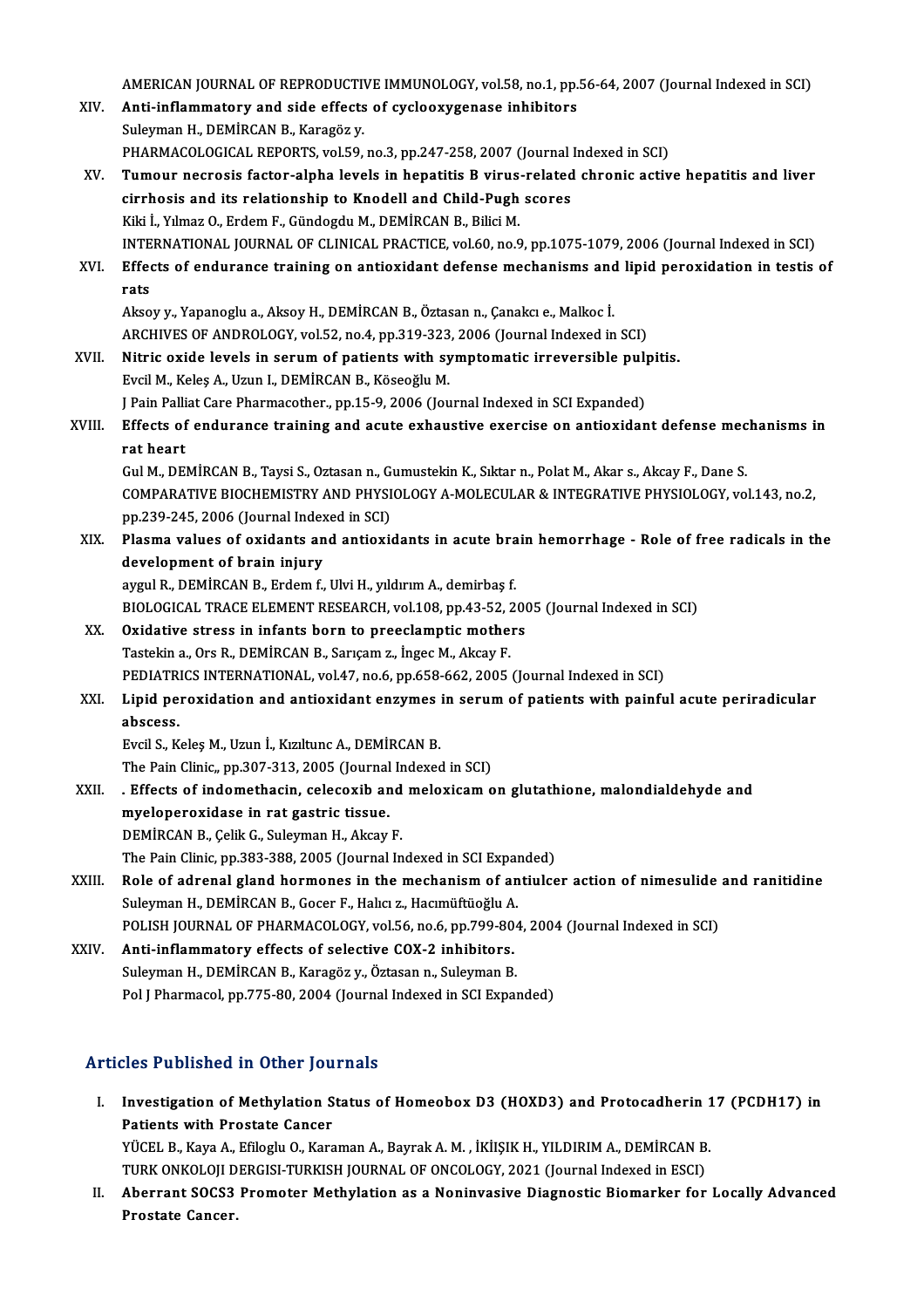Demircan T., Turan T., Yucel B., Altundag K., Salman Y., Yildirim A.

Demircan T., Turan T., Yucel B., Altundag K., Salman Y., Yildirim A.<br>Medeniyet medical journal, vol.35, pp.99-105, 2020 (Refereed Journals of Other Institutions)<br>Enigenatie Alterations in High Nitrie Ovide Adanted Head and

Demircan T., Turan T., Yucel B., Altundag K., Salman Y., Yildirim A.<br>Medeniyet medical journal, vol.35, pp.99-105, 2020 (Refereed Journals of Other Institutions)<br>III. Epigenetic Alterations in High Nitric Oxide-Adapted Hea Meden<br><mark>Epige</mark><br>Lines<br><sup>Domin</sup> Epigenetic Alterations in High Nitric Oxid<br>Lines<br>Demircan B., Yücel B., Kaya İ.A. , Radosevich J.<br>Cancer Sciance & Besearch vel 2.no 2.nn 1.5. Lines<br>Demircan B., Yücel B., Kaya İ. A. , Radosevich J.<br>Cancer Science & Research, vol.2, no.2, pp.1-5, 2019 (Refereed Journals of Other Institutions)

Demircan B., Yücel B., Kaya İ. A. , Radosevich J.<br>Cancer Science & Research, vol.2, no.2, pp.1-5, 2019 (Refereed Journals of Other Institutions)<br>IV. Effects of Alendronate, Calcitonin and Raloxifene Used in the Treatment o Cancer Science & Research, vol.2, no.2,<br>Effects of Alendronate, Calcitonin<br>Osteoporosis on Serum NO Levels.<br>Karatav S. Kurltung A. Molikoğlu M. Gu Effects of Alendronate, Calcitonin and Raloxifene Used in the T<br>Osteoporosis on Serum NO Levels.<br>Karatay S., Kızıltunc A., Melikoğlu M., Gureser G., DEMİRCAN B., Senel K.<br>Osteoporos Dünyasindan np 32-25-2005 (Other Peferee Osteoporosis on Serum NO Levels.<br>Karatay S., Kızıltunc A., Melikoğlu M., Gureser G., DEMİRCAN B., Senel K.<br>Osteoporoz Dünyasindan, pp.33-35, 2005 (Other Refereed National Journals)

## Books&Book Chapters

- ooks & Book Chapters<br>I. Epigenetics in Breast Cancer<br>Domissan B Epigenetics<br>Demircan B.<br>in: Pagia Mag
	-

Epigenetics in Breast Cancer<br>Demircan B.<br>in: Basic Medical Sciences, Abdullah Tuli,Sait Polat,Özkan Oğuz, Editor, Akademisyen Publishing, İstanbul, pp.69-81, Demir<br>in: Bas<br>2019<br>Canas in: Basic Medical Sciences, Abdullah Tuli,Sait Polat,Özk<br>2019<br>II. Cancer Epigenetics: Focus on DNA Methylation<br>Demirson B

2019<br>Cancer Epi<sub>l</sub><br>Demircan B.<br>in: Pessarsh Demircan B.<br>in: Research and Reviews in Health Sciences, Atik A, Editor, Gece Publishing, Ankara, pp.181-192, 2019

- III. The Use of UV Lasers in Fluorescent Activated Cell Sorter Analysis DEMİRCANB.,AlkoçO.,Deliu Z.,Radosevich J. in: UV Radiation, Radosevich JA, Editor, Nova Science Publishers, New York, pp.271-282, 2014
- IV. Gel Electrophoresis İsbir T., Kıraç D., DEMİRCAN B., Dalan B. in: Brenner's Encyclopedia of Genetics, Sydney Brenner and Jeffrey Miller, Editor, Elsevier, La, pp.757-759, 2013
- V. DNA Repair, Cancer and Cancer Therapy The Current State of Art İsbir T., DEMİRCAN B., Kıraç D., Dalan B., Gormus U. DNA Repair, Cancer and Cancer Therapy - The Current State of Art<br>İsbir T., DEMİRCAN B., Kıraç D., Dalan B., Gormus U.<br>in: DNA Repair and Human Health, Sonya Vengrova, Editor, In Tech Open Publisher, Serv, pp.279-306, 2011<br> in: DNA Repair and Hum<br>Cancer Epigenetics<br>DEMİRCAN B., Brown K.<br>in: Enisenetise Meshanis
- VI. Cancer Epigenetics<br>DEMIRCAN B., Brown K.
	-

in: Epigenetics Mechanisms, Functions and Human Effects., Pinter B, Meszaros Z, Editor, Nova Science Publishers, Inc,Bsw,pp.273-280,2009

# Refereed Congress / Symposium Publications in Proceedings

efereed Congress / Symposium Publications in Proceedings<br>I. Epigenetic Alterations in High Nitric-Oxide Adapted Head and Neck Squamous Cell Carcinoma Cell<br>Lines reed<br>Epiger<br>Lines<br><sup>Domin</sup> Epigenetic<br>Lines<br>Demircan B.<br>Eth Interneti Lines<br>Demircan B.<br>5th International Congress on Epigenetics and Chromatin, Vienna, Austria, 22 - 23 August 2019, pp.37<br>Enigenetic Alterations in Clieme

- Demircan B.<br>5th International Congress on Epigenetics and Chromatin, Vienna, Austria, 22 23 August 2019, pp.37<br>II. Epigenetic Alterations in Glioma<br>DEMİRCAN B., YÜCEL B., Altındağ S., Yılmaz S., Yılmaz S., Yılmaz S., Yıl 5th International Congress on Epigenetics and Chromatin, Vienna, Austria, 22 - 23 August 2019, pp.37<br>**Epigenetic Alterations in Glioma**<br>DEMİRCAN B., YÜCEL B., Altındağ S., Yılmaz S., Yılmaz S., Yılmaz S., Yılmaz S., Yılmaz 5th World Congress on Epigenetics and Chromosome, İstanbul, Turkey, 15 November 2018, vol.7, pp.27 DEMIRCAN B., YÜCEL B., Altındağ S., Yılmaz S., Yılmaz S., Yılmaz S., Yılmaz S., Yılmaz S., Yılmaz S., Yılmaz S., Yılmaz S., Yılmaz S., Yılmaz S., Yılmaz S., Yılmaz S., Yılmaz S., Yılmaz S., Yılmaz S., Yılmaz S., Yılmaz S.,
- 5th World Congress on Epigenetics and Chromosome, İstanbul, Tu<br>Relationship between prostate cancer and MGMT, SOCS3, F<br>DEMİRCAN B., YÜCEL B., Altındağ S., Salman Yılmaz S., YILDIRIM A.<br>9th Eunosian Ure engelegy Congress, 2 BEMİRCAN B., YÜCEL B., Altındağ S., Salman Yılmaz S., YILDIRIM A.<br>8th Eurasian Uro-oncology Congress, 28 June – 1 July 2018, Tiflis, Gürcistan, Tiflis, Georgia, 28 June 2018, pp.178 DEMIRCAN B., YÜCEL B., Altındağ S., Salman Yılmaz S., YILDIRIM A.<br>8th Eurasian Uro-oncology Congress, 28 June – 1 July 2018, Tiflis, Gürcistan, Tiflis, G.<br>IV. Investigating the role of nitric oxide on DNA methylation in br
- 8th Eurasian Uro-oncology Congress, 28 June –<br>Investigating the role of nitric oxide on DJ<br>DEMİRCAN B., YÜCEL B., Green S., Radosevich J.<br>2nd International Congress on Enigenatics and t DEMİRCAN B., YÜCEL B., Green S., Radosevich J.<br>2nd International Congress on Epigenetics and Chromatin, Frankfurt, Germany, 06 November 2017, pp.98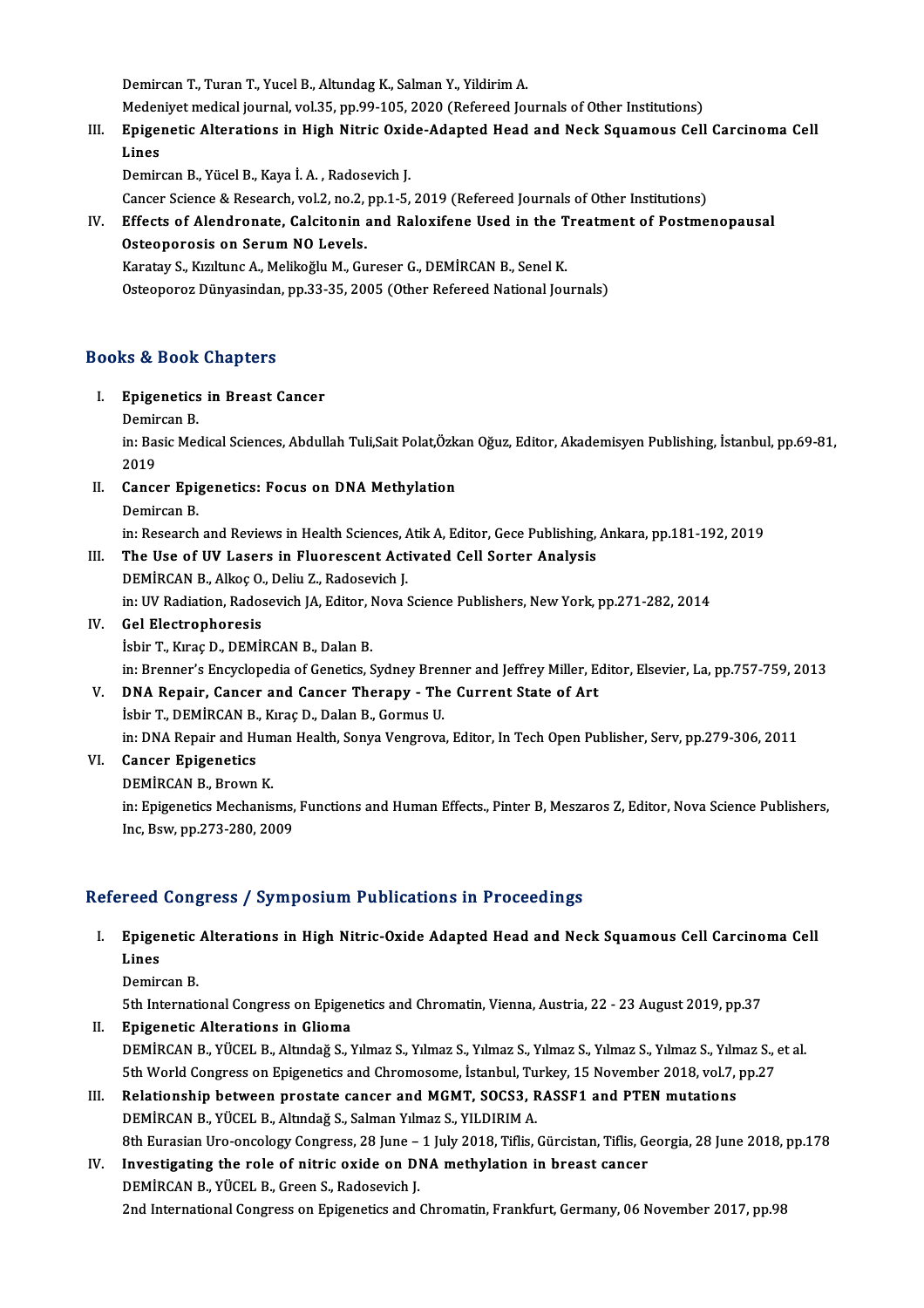- V. Investigation of epigenetic modifications in patients with non-syndromic sensorineural hearing loss<br>Fälmer 0 K, KALCIOČLUM T, DEMIRCAN P, TEKİN M, Vılmar S, Viğit Ö, Dunna M, V, AKDENİZ DURAN E Investigation of epigenetic modifications in patients with non-syndromic sensorineural hearing :<br>Eğilmez O. K. , KALCIOĞLU M. T. , DEMİRCAN B., TEKİN M., Yılmaz S., Yiğit Ö., Durna M. Y. , AKDENİZ DURAN E., Investiga<br>Eğilmez O.<br>AKALIN İ. Eğilmez O. K. , KALCIOĞLU M. T. , DEMİRCAN B., TEKİN M., Yılmaz S., Yiğit Ö., Durna M. Y. , AKDENİZ DURAN E.,<br>AKALIN İ. VI. Cancer Epigenetics and Therapeutic Interventions<br>DEMIRCAN B., İsbir T. 12th Annual BAA Conference, Harrogate, United Kingdom, 26 November 2015, vol.1, pp.62-63 Cancer Epigenetics and Therapeutic Interventions<br>DEMİRCAN B., İsbir T.<br>IV. International Congress of Molecular Medicine, Turkey, 01 June 2011, vol.25, pp.480<br>Of Mise and Wemeny Comparative Canser Enisonemiss VII. Of Mice and Women: Comparative Cancer Epigenomics<br>DEMIRCAN B., Dver L., Brown K. IV. International Congress of Mo.<br>**Of Mice and Women: Compar**<br>DEMİRCAN B., Dyer L., Brown K.<br>AACP Advances in Broast Concer Of Mice and Women: Comparative Cancer Epigenomics<br>DEMİRCAN B., Dyer L., Brown K.<br>AACR Advances in Breast Cancer Research, United States Of America, 01 September 2007, pp.625<br>Vitamin E and Hinnanbas rhamnaides 1, Attanuate DEMIRCAN B., Dyer L., Brown K.<br>AACR Advances in Breast Cancer Research, United States Of America, 01 September 2007, pp.625<br>VIII. Vitamin E and Hippophae rhamnoides 1. Attenuate nicotine-induced oxidative stress in rat liv AACR Advances in Breast Cancer Research, United States Of America, 01 September 2007, pp.62!<br>Vitamin E and Hippophae rhamnoides 1. Attenuate nicotine-induced oxidative stress<br>Taysi S., Gumustekin K., DEMİRCAN B., Aktas s., Vitamin E and Hippophae rhamnoides 1. Attenuate nicotine-induced oxidative stress in rat li<br>Taysi S., Gumustekin K., DEMİRCAN B., Aktas s., Oztasan n., Akcay F., Suleyman H., Akar s., Dane S.<br>31st Congress of the Federatio Taysi S., Gumustekin K., DEMİRCAN B., Aktas s., Oztasan n., Akcay F., Suleyman H., Akar s., Dane S.<br>31st Congress of the Federation-of-European-Biochemical-Societies (FEBS), Turkey, 01 July 2006, pp.14<br>IX. The effects of c 31st Cong<br>The effe<br>in vitro.<br>DEMIDC/ The effects of compound of C1, indomethacin,<br>in vitro.<br>DEMİRCAN B., Sahin y., Suleyman H., Aksoy H., Gul I.<br>21st Congress of the Eederation of European Biash in vitro.<br>31st Congress of the Federation-of-European-Biochemical-Societies (FEBS), Turkey, 01 July 2006, no.273, pp.289<br>31st Congress of the Federation-of-European-Biochemical-Societies (FEBS), Turkey, 01 July 2006, no.27 DEMİRCAN B., Sahin y., Suleyman H., Aksoy H., Gul I.<br>31st Congress of the Federation-of-European-Biochemical-Societies (FEBS), Turkey, 01 July 2006, no.273, pp.2<br>X. The effects of vitamin E and Hippophae rhamnoides L. on n 31st Co<br>The ef<br>heart.<br>Tavri S The effects of vitamin E and Hippophae rhamnoides L. on nicotine-induced oxidative stress<br>heart.<br>Taysi S., Gumustekin K., DEMİRCAN B., Aktas O., Oztasan n., Akcay F., Suleyman H., Akar s., Dane S., Gul M.<br>21st Congress of heart.<br>Taysi S., Gumustekin K., DEMİRCAN B., Aktas O., Oztasan n., Akcay F., Suleyman H., Akar s., Dane S., Gul M.<br>31st Congress of the Federation-of-European-Biochemical-Societies (FEBS), Turkey, 01 June 2006, no.273, pp. Taysi S., Gumustekin K., DEMİRCAN B., Aktas O., Oztasan n., Akcay F., Suleyman H., Akar s., Dane S., Gul M. 31st Congress of the Federation-of-European-Biochemical-Societies (FEBS), Turkey, 01 June 2006, no.273, pp.18<br>186<br>XI. Chronic treatment of haloperidol decrease antioxidant activity and may cause hepatotoxicity, dose<br>depend 186<br>Chronic treat<br>dependently<br>Hasmüffüeğlu Chronic treatment of haloperidol decrease antioxidant activ<br>dependently<br>Hacımüftüoğlu A., aydın n., Halıcı z., DEMİRCAN B., Sahin O., Bakan e.<br>19th ECNB Congress, Netherlands, 91 Ostober 2005, vol 15, nn 521. dependently<br>Hacımüftüoğlu A., aydın n., Halıcı z., DEMİRCAN B., Sahin O., Bakan e. XII. Dayanıklılık Antrenmanı ve Akut Yorucu Egzersizin sıçan kalbinde antioksidan savunma<br>mekanizmalarına etkisi. 18th ECNP Congress,, Netherlands, 01 October 2005, vol.15, pp.521 Dayanıklılık Antrenmanı ve Akut Yorucu Egzersizin sıçan kalbinde antioksidan savunma<br>mekanizmalarına etkisi.<br>Gul M., DEMİRCAN B., Taysi S., Oztasan n., Gumustekin K., Sıktar e., Polat M., Akar s., Akcay F., Dane s.<br>XXXI. H mekanizmalarına etkisi.<br>Gul M., DEMİRCAN B., Taysi S., Oztasan n., Gumustekin K., Sıktar e., Polat M., Akar<br>. XXXI. Ulusal Fizyoloji Kongresi, Gaziantep, Turkey, 01 September 2005, pp.295<br>The effects of andurange training XIII. The effects of endurance training on the antioxidant defense mechanisms and lipid peroxidation in testicular tissues of rat . XXXI. Ulusal Fizyoloji Kongresi, Gaziantep, Turkey, 01 September 2005, pp.295 Aksoy y., Aksoy H., DEMİRCAN B., Oztasan n., Çanakcı e., Yapanoglu T. XXIII. World Congress of Pathology and Laboratory Medicine., Turkey, 01 May 2005, pp.246 Aksoy y., Aksoy H., DEMİRCAN B., Oztasan n., Çanakcı e., Yapanoglu T.<br>XXIII. World Congress of Pathology and Laboratory Medicine., Turkey, 01 May 2005, pp.246<br>XIV. Osteoartrit ve Romatoid Artrit'li Hastaların Serum ve XXIII. World Congress of Pathology and Laboratory Medicine., Turke<br>Osteoartrit ve Romatoid Artrit'li Hastaların Serum ve Sinoviy<br>DEMİRCAN B., Alp H., ozkan a., Çelik R., Umudum z., Sahin y., Akcay F.<br>Klinik Biyokimya Usman Osteoartrit ve Romatoid Artrit'li Hastaların Serum ve Sinoviyal Sıvılarında Nitrik Oksit I<br>DEMİRCAN B., Alp H., ozkan a., Çelik R., Umudum z., Sahin y., Akcay F.<br>Klinik Biyokimya Uzmanları Derneği, 2.Ulusal Kongresi,, Muğl DEMIRCAN B., Alp H., ozkan a., Çelik R., Umudum z., Sahin y., Akcay F.<br>Klinik Biyokimya Uzmanları Derneği, 2.Ulusal Kongresi,, Muğla, Turkey, 01 September 2004, pp.357<br>XV. Effects of both acute exhaustive exercise and endu Klinik Biyokimya Uzmanları Derneği, 2.Ulusal Kongresi,, Muğla, Turkey, 01 September 2004, pp.357<br>Effects of both acute exhaustive exercise and endurance training on antioxidant defens<br>mechanisms in heart tissues of the rat Effects of both acute exhaustive exercise and endurance training on antioxidan<br>mechanisms in heart tissues of the rat<br>Gul M., DEMİRCAN B., Taysi S., Oztasan n., Gumustekin K., Sıktar e., Polat F., Akar s., Dane s.<br>Summer M mechanisms in heart tissues of the rat<br>Gul M., DEMİRCAN B., Taysi S., Oztasan n., Gumustekin K., Sıktar e., Polat F., Akar s., Dane s.<br>Summer Meeting SFRR -Europe 2004 -Reactive Oxygen Species and Antioxidants, Poland, 01 Gul N<br>Sumi<br>133<br>Oste Summer Meeting SFRR -Europe 2004 -Reactive Oxygen Species and Antioxidants, Poland, 01 August 2004, pp<br>133<br>XVI. Osteoartrit ve Romatoid Artrit'li Hastaların Serum ve Sinoviyal Sıvılarında Süperoksit Dismutaz,<br>Katalar, Clut 133<br>Osteoartrit ve Romatoid Artrit'li Hastaların Serum ve Sinoviyal Sıvılarında Süperoksit Disr<br>Katalaz, Glutatyon Peroksidaz ve Ksantin Oksidaz Aktiviteleri ve Malondialdehit Düzeyleri.<br>PEMİPCAN P. Colik B. Alp H. Colik G Osteoartrit ve Romatoid Artrit'li Hastaların Serum ve Sinov<br>Katalaz, Glutatyon Peroksidaz ve Ksantin Oksidaz Aktivitele<br>DEMİRCAN B., Çelik R., Alp H., Çelik G., ozkan a., Candar T., Akcay F.<br>18 Ulucal Bivolimya Kongresi Tr Katalaz, Glutatyon Peroksidaz ve Ksantin Oksidaz Aktiviteleri ve Malondialdehit Düzeyleri.<br>DEMİRCAN B., Çelik R., Alp H., Çelik G., ozkan a., Candar T., Akcay F.<br>18. Ulusal Biyokimya Kongresi, Trabzon, Turkey, 01 May 2004, DEMIRCAN B., Çelik R., Alp H., Çelik G., ozkan a., Candar T., Akcay F.<br>18. Ulusal Biyokimya Kongresi, Trabzon, Turkey, 01 May 2004, pp.55-56<br>XVII. Role of Adrenal Gland Hormones in Anti-ulcer action mechanism of Nimesulide 18. Ulusal Biyokimya Kongresi, Trabzon, Turkey, 01 May 2004, |<br>Role of Adrenal Gland Hormones in Anti-ulcer action me<br>Suleyman H., DEMİRCAN B., Gocer F., Halıcı z., Hacımüftüoğlu A.<br>XVII. Ulusal Farmakaleji Kongresi (Türk Role of Adrenal Gland Hormones in Anti-ulcer action mechanism of Nimesulide and Ranitidine.<br>Suleyman H., DEMİRCAN B., Gocer F., Halıcı z., Hacımüftüoğlu A.<br>XVII. Ulusal Farmakoloji Kongresi (Türk-Hollanda Farmakoloji Derne Suleyman H., DEMİRCA<br>XVII. Ulusal Farmakolo<br>October 2003, pp.105<br>Ovidative stress in t XVII. Ulusal Farmakoloji Kongresi (Türk-Hollanda Farmakoloji Dernekleri Ortak Toplantısı), Antalya, Turkey, 01<br>October 2003, pp.105<br>XVIII. Oxidative stress in the premature infants of preeclamptic mothers.
-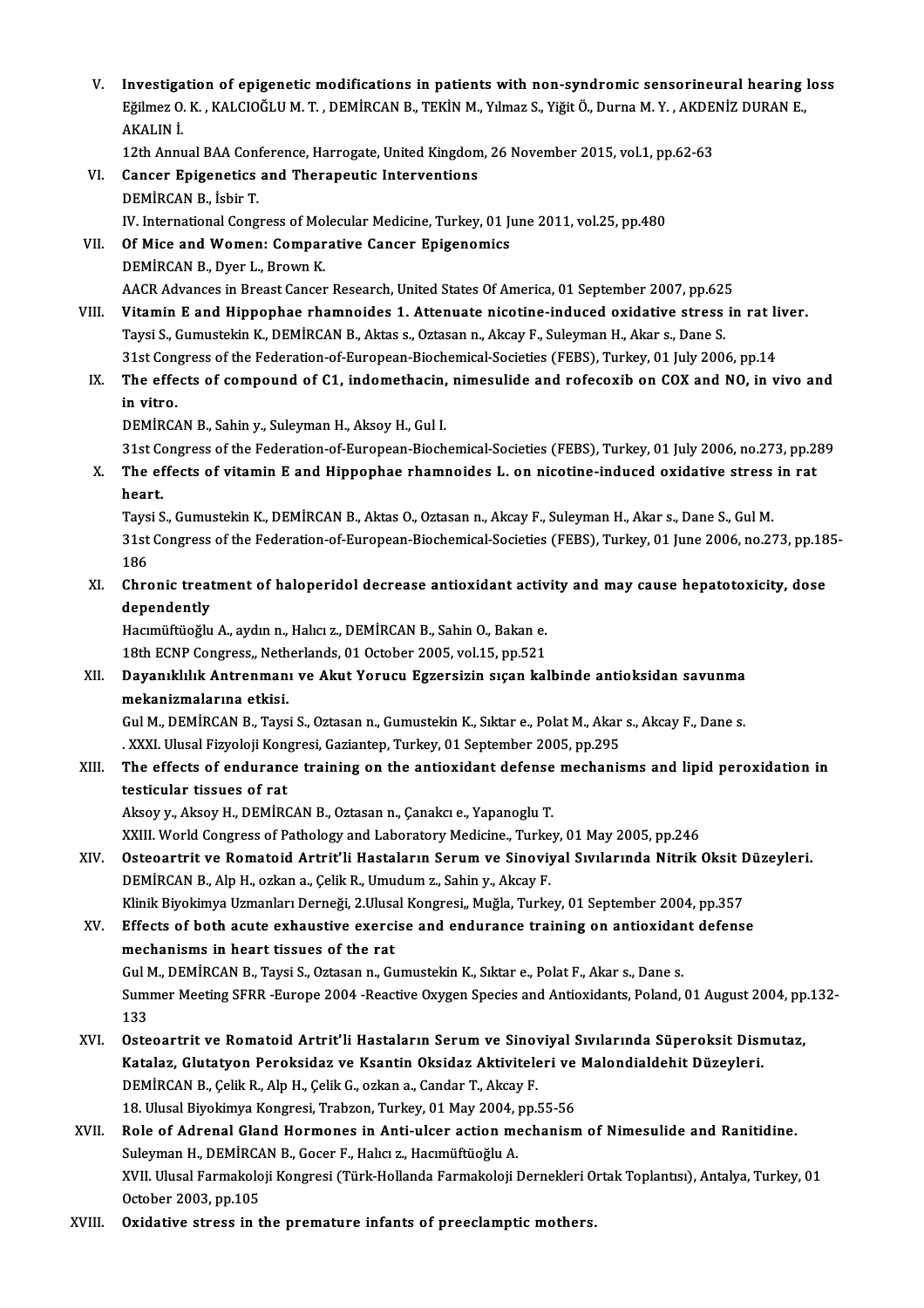Tastekina.,OrsR.,DEMİRCANB.,Sarıçamz.,ermişB., İngecM.,AkcayF.

- Annual Meeting of the European-Society-for-Paediatric-Research, Spain, 01 October 2003, pp.568 XIX. Anne ve Kord KanındaMalondialdehit ve Enzimik ve non-Enzimik Antioksidan Düzeyleri. DEMİRCANB.,Umudumz.,Sahiny.,yıldırımA.,Kuskay S.,YılmazA. 17. Ulusal Biyokimya Kongresi, Ankara, Turkey, 01 June 2002, pp.535 DEMİRCAN B., Umudum z., Sahin y., yıldırım A., Kuskay S., Yılmaz A.<br>17. Ulusal Biyokimya Kongresi, Ankara, Turkey, 01 June 2002, pp.535<br>XX. Anne ve Kord Kanında Rutin Demir Parametreleri ve Serüloplazmin.<br>Sahin v. DEMİRCAN
- Sahin y., DEMİRCAN B., Umudum z., Yılmaz A., yıldırım A.<br>17. Ulusal Biyokimya Kongresi, Ankara, Turkey, 01 June 2002, pp.497 Anne ve Kord Kanında Rutin Demir Parametreleri ve Serülopl<br>Sahin y., DEMİRCAN B., Umudum z., Yılmaz A., yıldırım A.<br>17. Ulusal Biyokimya Kongresi, Ankara, Turkey, 01 June 2002, pp.497

# Supported Projects

**Supported Projects**<br>Demircan B., Ankaralı H., Kır G., Alimoğlu O., Yücel B., İkiışık H., Karabekmez M. E. , Turkey Institutes of Health<br>Administration Project, İntegratif Bioinformatik Analirler Araglığı ile Meme Kansarın Bupportect in ojects<br>Demircan B., Ankaralı H., Kır G., Alimoğlu O., Yücel B., İkiışık H., Karabekmez M. E. , Turkey Institutes of Health<br>Administration Project, İntegratif Bioinformatik Analizler Aracılığı ile Meme Kanseri **Demircan B., Ankaralı H., Kır<br>Administration Project, İnteş<br>Tanımlanması, 2020 - 2022<br>TOMBUL T. ÖZDİLEKE B.** Administration Project, İntegratif Bioinformatik Analizler Aracılığı ile Meme Kanserinde Yeni Epigenetik Biyobelirteçleri<br>Tanımlanması, 2020 - 2022<br>TOMBUL T., ÖZDİLEK F. B. , DEMİRCAN B., KAYA İ. A. , Project Supported by

Tanımlanması, 2020 - 2022<br>TOMBUL T., ÖZDİLEK F. B. , DEMİRCAN B., KAYA İ. A. , Project Supported by Higher Education Institutions, PARKİNSON<br>HASTALIĞINDA UZUN KODLANMAYAN RNA'LARIN SERUM DÜZEYLERİNİN ARAŞTIRILMASI, 2019 - TOMBUL T., ÖZDİLEK F. B. , DEMİRCAN B., KAYA İ. A. , Project Supported by Higher Education Institutions, PARKİNS<br>HASTALIĞINDA UZUN KODLANMAYAN RNA'LARIN SERUM DÜZEYLERİNİN ARAŞTIRILMASI, 2019 - 2021<br>YÜCEL B., DEMİRCAN B.,

HASTALIĞINDA UZUN KODLANMAYAN RNA'LARIN SERUM DÜZEYLERİNİN ARAŞTIRILMASI, 2019 - 2021<br>YÜCEL B., DEMİRCAN B., ÇAŞKURLU T., YILDIRIM A., TURAN T., Project Supported by Higher Education Institutions,<br>PROSTAT KANSERLİ HASTALAR YÜCEL B., DE<br>PROSTAT KA<br>2018 - 2021<br>Domiran Tal

PROSTAT KANSERLİ HASTALARDA GSTP1 VE PCDH17 GENLERİNİN PROMOTÖR METİLASYONUNUN ARAŞTIRILMASI,<br>2018 - 2021<br>Demircan Tan B., Yücel B., TUBITAK Project, Lösemi Hücrelerinde GLUT3 ekspresyonunun düzenlenmesinde STAT3<br>aktivasyo Demircan Tan B., Yücel B., TUBITAK Project, Lösemi Hücrelerinde GLUT3 ekspresyonunun düzenlenmesinde STAT3 Demircan Tan B., Yücel B., TUBITAK Project, Lösemi Hücrelerinde GLUT3 ekspresyonunun düzenlenmesinde STAT3<br>aktivasyonunun rolünün araştırılması , 2018 - 2020<br>ÖZDİLEK F. B. , DEMİRCAN B., Project Supported by Higher Educati

aktivasyonunun rolünün araştırılması , 2018 - 2020<br>ÖZDİLEK F. B. , DEMİRCAN B., Project Supported by Higher Educa<br>SERUM mikroRNA DÜZEYLERİNİN ARAŞTIRILMASI, 2017 - 2019<br>DEMİRCAN B. Project Supported by Higher Education Ins ÖZDİLEK F. B. , DEMİRCAN B., Project Supported by Higher Education Institutions, PARKİNSON HASTALIĞI İLE İLİŞKİI<br>SERUM mikroRNA DÜZEYLERİNİN ARAŞTIRILMASI, 2017 - 2019<br>DEMİRCAN B., Project Supported by Higher Education Ins

SERUM mikroRNA DÜZEYLERİNİN ARAŞTIRILMASI, 2017 - 2019<br>DEMİRCAN B., Project Supported by Higher Education Institution<br>2019 DEMİRCAN B., Project Supported by Higher Education Institutions, Beyin Tümörlerinde Epigenetik Değişimler, 2017 -<br>2019<br>DEMİRCAN B., ŞENOL S., Project Supported by Higher Education Institutions, GLIAL TÜMÖRLÜ HASTALARDA MGM

DEMIRCAN B., ŞENOL S., Project Supported by Higher Education Institutions, GLIAL TÜMÖRLÜ HASTALARDA MGMT

AKALIN İ., IRAZ M., KANTER M., KOZAN R., ARTIŞ A. S. , DEMİRCAN B., ÖNCÜL Ş., ALKOÇ O. A. , YILMAZ S. N. , ÇETİNKAYA PTEN RASSF1A VE SOCS3 GEN MODIFIKASYONLARININ ARAŞTIRILMASI, 2016 - 2019<br>AKALIN İ., IRAZ M., KANTER M., KOZAN R., ARTIŞ A. S. , DEMİRCAN B., ÖNCÜL Ş., ALKOÇ O. A. , YILMAZ S. N. , ÇETİN<br>Z., et al., Project Supported by Hig AKALIN İ., IRAZ M., KANTER M., KOZAN R., ARTIŞ A. S. , DEMİ!<br>Z., et al., Project Supported by Higher Education Institutions, İ<br>Deneysel Araştırmalar Merkezi Alt Yapı Projesi, 2013 - 2016<br>KALGIQĞLILM T., Fğilmez Q. K., DEMİ Z., et al., Project Supported by Higher Education Institutions, İstanbul Medeniyet Üniversitesi Deney Hayvanlar<br>Deneysel Araştırmalar Merkezi Alt Yapı Projesi, 2013 - 2016<br>KALCIOĞLU M. T. , Eğilmez O. K. , DEMİRCAN B., TEK

Deneysel Araştırmalar Merkezi Alt Yapı Projesi, 2013 - 2016<br>KALCIOĞLU M. T. , Eğilmez O. K. , DEMİRCAN B., TEKİN M., Project Supported by Higher Education Institutions,<br>PRELİNGUAL NON-SENDROMİK SENSÖRİNÖRAL İŞİTME KAYBI BU KALCIOĞLU M. T. , Eğilmez O. K. , DEMİRCAN B., TEKİN M., Project Sup<sub>l</sub><br>PRELİNGUAL NON-SENDROMİK SENSÖRİNÖRAL İŞİTME KAYBI BULUI<br>VE EPİGENETİK MODİFİKASYONLARIN ARAŞTIRILMASI, 2013 - 2015

# ve erigenetik modifikasyonlakin akaştıkılması, 2013 -<br>Memberships / Tasks in Scientific Organizations

Memberships / Tasks in Scientific Organizations<br>European Association for Cancer Research, Member, 2017 - Continues<br>Enigenctics Society, Member, 2006, Continues Epigenetics Society, Member, 2006 - Continues<br>Türk Bivokimya Derneği, Member, 2004 - Continues European Association for Cancer Research, Member, 2017 - Continues

# **Edit Congress and Symposium Activities**

UluslararasıAkademikAraştırmalarKongresi ,WorkingGroup,Bolu,Turkey,2019 5th Ionigh Coo und Cympoorum ricervreico<br>Uluslararası Akademik Araştırmalar Kongresi , Working Group, Bolu, Turkey, 2019<br>5th Morld Congress on Epigenetics and Chromatoma Invited Speaker, Istanbul, Turkey, 2019 Uluslararası Akademik Araştırmalar Kongresi , Working Group, Bolu, Turkey, 2019<br>5th International Congress on Epigenetics & Chromatin, Working Group, Vienna, Austria, 2019<br>5th World Congress on Epigenetics and Chromosome, 5th International Congress on Epigenetics & Chromatin, Working Group, Vienna, Austria<br>5th World Congress on Epigenetics and Chromosome, Invited Speaker, İstanbul, Turkey,<br>5th World Congress on Epigenetics and Chromosome, A 5th World Congress on Epigenetics and Chromosome, Invited Speaker, İstanbul, Turkey, 2018<br>5th World Congress on Epigenetics and Chromosome, Attendee, İstanbul, Turkey, 2018<br>25th Biennial Congress of the European Associatio 5th V<br>25th<br>2018